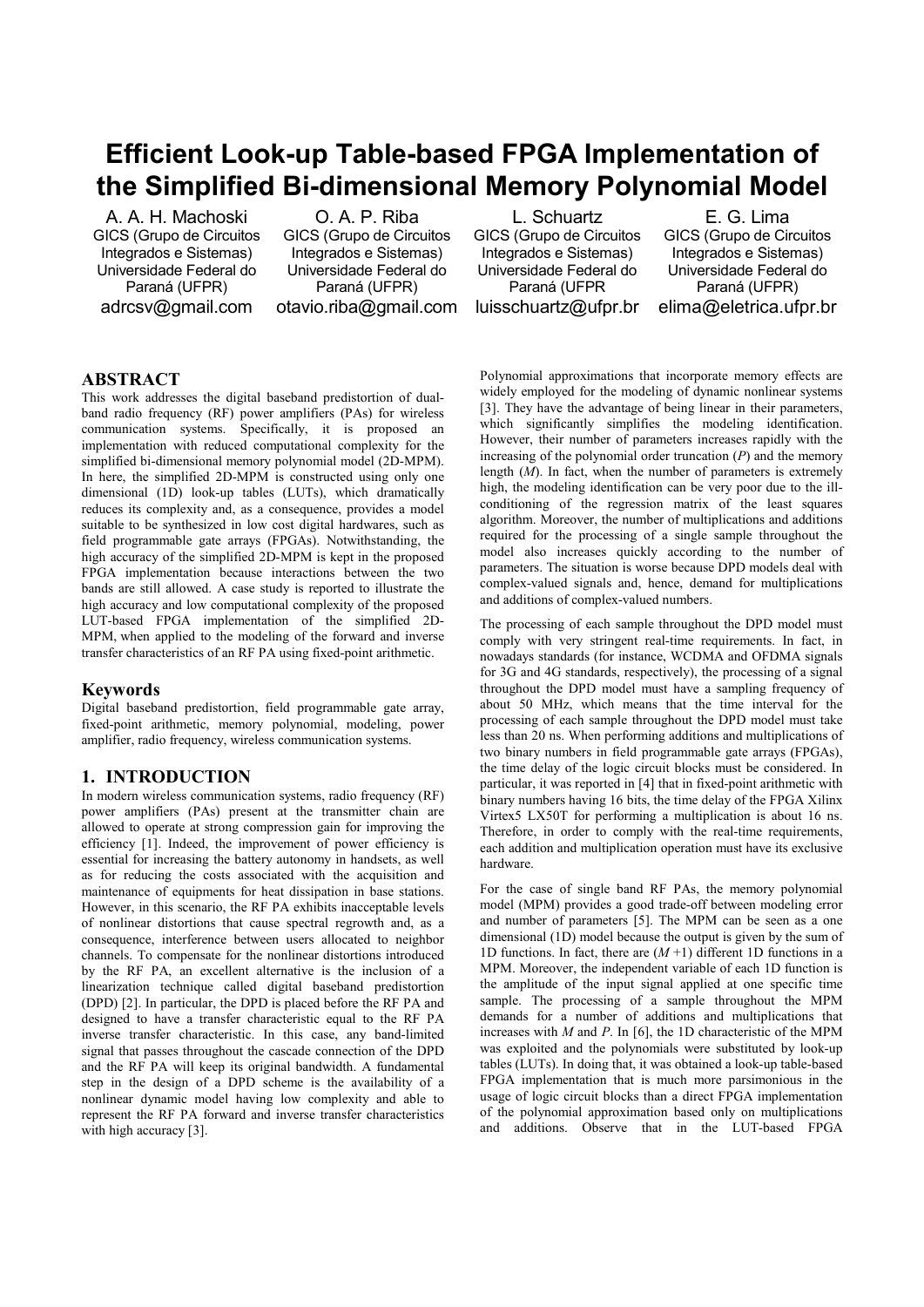implementation, the circuit complexity is independent of the polynomial order.

For the case of dual band RF PAs, a bi-dimensional (2D) MPM, having two inputs and two outputs, was proposed in [7]. In the 2D-MPM, each output is formulated as a function of the two inputs, in order to take into account interactions between the two bands. Since the MPM is based on a polynomial expansion with memory, doubling the number of inputs and outputs hugely increases the number of parameters of the 2D-MPM. Furthermore, as the terminology indicates, the 2D-MPM is a 2D model because the output is given by the sum of 2D functions.

Recently, in [8] it was proposed the so-called simplified 2D-MPM. Both the 2D-MPMs of [7] and [8] are models linear in their parameters. Hence, their parameter identification can be performed using the least squares algorithm. In case of same *M* and *P*, the simplified 2D-MPM of [8] has fewer parameters than the complete 2D-MPM of [7]. As a consequence, the regression matrix for the identification of the simplified 2D-MPM model of [8] is less susceptible to be ill-conditioned than the one for the identification of the complete 2D-MPM model. Moreover, in [8] it was reported that the simplified 2D-MPM can accurately predict the RF PA forward and inverse transfer characteristics. Nevertheless, in [8] the FPGA implementation of the simplified 2D-MPM has not been addressed.

In this work, the simplified 2D-MPM is first rearranged. In particular, it will be shown that the simplified 2D-MPM outputs can be calculated by the sum of very familiar terms. Specifically, each familiar term is given by the product of a complex-valued input and a 1D function. Then, it is proposed a LUT-based FPGA implementation for the simplified 2D-MPM that only requires 1D LUTs and, hence, uses a much reduced number of logic circuit blocks than a direct FPGA implementation based only on multiplications and additions. Therefore, in this work it is identified an additional advantage of the simplified 2D-MPM of [8] in comparison with the complete 2D-MPM of [7]. In fact, in a LUT-based FPGA implementation of the complete 2D-MPM of [7], it is mandatory the use of 2D LUTs, which dramatically increases the usage of logic circuit blocks.

This work is organized as follows. Section 2 derives the LUTbased architecture for the simplified 2D-MPM. Section 3 investigates the accuracies of the LUT-based simplified 2D-MPM for the modeling of the RF PA forward and inverse transfer characteristics using floating-point arithmetic. Section 4 reports the accuracy and the consumption of logic circuit blocks for the case in which the LUT-based simplified 2D-MPM is implemented in the FPGA Xilinx Virtex5 LX50T using fixed-point arithmetic. Section 5 includes the conclusions of this work.

#### **2. LUT-BASED SIMPLIFIED 2D-MPM**

In the simplified 2D-MPM, proposed in [8], the complex-valued output samples at the instantaneous time *n*, designated by  $x_1(n)$ and  $x_2(n)$  for the first and second bands, respectively, are calculated by:

$$
x_1(n) = \sum_{p=0}^{P} \sum_{m=0}^{M} h_{p,m}^{(1)} u_1(n-m) |u_1(n-m)|^P + + \sum_{p=1}^{P} \sum_{m=0}^{M} h_{p,m}^{(2)} u_1(n-m) |u_2(n-m)|^P
$$
 (1)

and

$$
x_2(n) = \sum_{p=0}^{P} \sum_{m=0}^{M} h_{p,m}^{(3)} u_2(n-m) |u_2(n-m)|^p + + \sum_{p=1}^{P} \sum_{m=0}^{M} h_{p,m}^{(4)} u_2(n-m) |u_1(n-m)|^p
$$
(2)

where  $h_{p,m}^{(1)}$ ,  $h_{p,m}^{(2)}$ ,  $h_{p,m}^{(3)}$  and  $h_{p,m}^{(4)}$  are the simplified 2D-MPM coefficients and  $u_1(n)$  and  $u_2(n)$  are the complex-valued input samples at the instantaneous time *n* for the first and second bands, respectively. The memory length is *M* and *P* is the polynomial order truncation. Observe that the 2D-MPM is linear in its parameters.

As pointed out in Section 1, (1) and (2) can be rearranged to:

$$
x_1(n) = \sum_{m=0}^{M} u_1(n-m) f_{m1} \left[ |u_1(n-m)|^2 \right] +
$$
  
+ 
$$
\sum_{m=0}^{M} u_1(n-m) f_{m2} \left[ |u_2(n-m)|^2 \right]
$$
 (3)

and

$$
x_2(n) = \sum_{m=0}^{M} u_2(n-m) f_{m3} \left[ \left| u_2(n-m) \right|^2 \right] +
$$
  
+ 
$$
\sum_{m=0}^{M} u_2(n-m) f_{m4} \left[ \left| u_1(n-m) \right|^2 \right]
$$
 (4)

where  $f_{m1}(.), f_{m2}(.), f_{m3}(.)$  and  $f_{m4}(.)$  are complex-valued functions on a single independent real-valued variable. Observe that, in (3) and (4), the simplified 2D-MPM outputs are calculated by the sum of products between a complex-valued input and a 1D polynomial function. In order to reduce the computational complexity, the 1D polynomial functions can be implemented using 1D look-up tables (LUTs). Moreover, the amount of data stored at each LUT can be made equal to a positive integer power of 2. In this way, the content of a LUT position can be addressed by binary numbers. Additionally, in order to increase the modeling accuracy, an interpolation strategy must also be included. Indeed, linear interpolation between two consecutive LUT positions is applied in here due to its simplicity.

# **3. COMPUTER SIMULATIONS USING FLOATING-POINT ARITHMETIC**

Using double-precision floating-point arithmetic, the LUT-based simplified 2D-MPM described in Section 2 is now applied to the modeling of the forward and inverse transfer characteristics of a dual-band RF PA.

The RF PA under test is represented by a cascade connection between a linear finite impulse response (FIR) filter and a static third-order polynomial. The RF PA is excited by a dual-band signal given by: a 3GPP WCDMA signal having a bandwidth of 8.84 MHz and centered at 900 MHz; and an LTE OFDMA signal having a bandwidth of 10 MHz and centered at 2.5 GHz. A set of 5000 baseband input-output samples for each band is collected at a sampling frequency of 61.44 MHz. The set of input-output data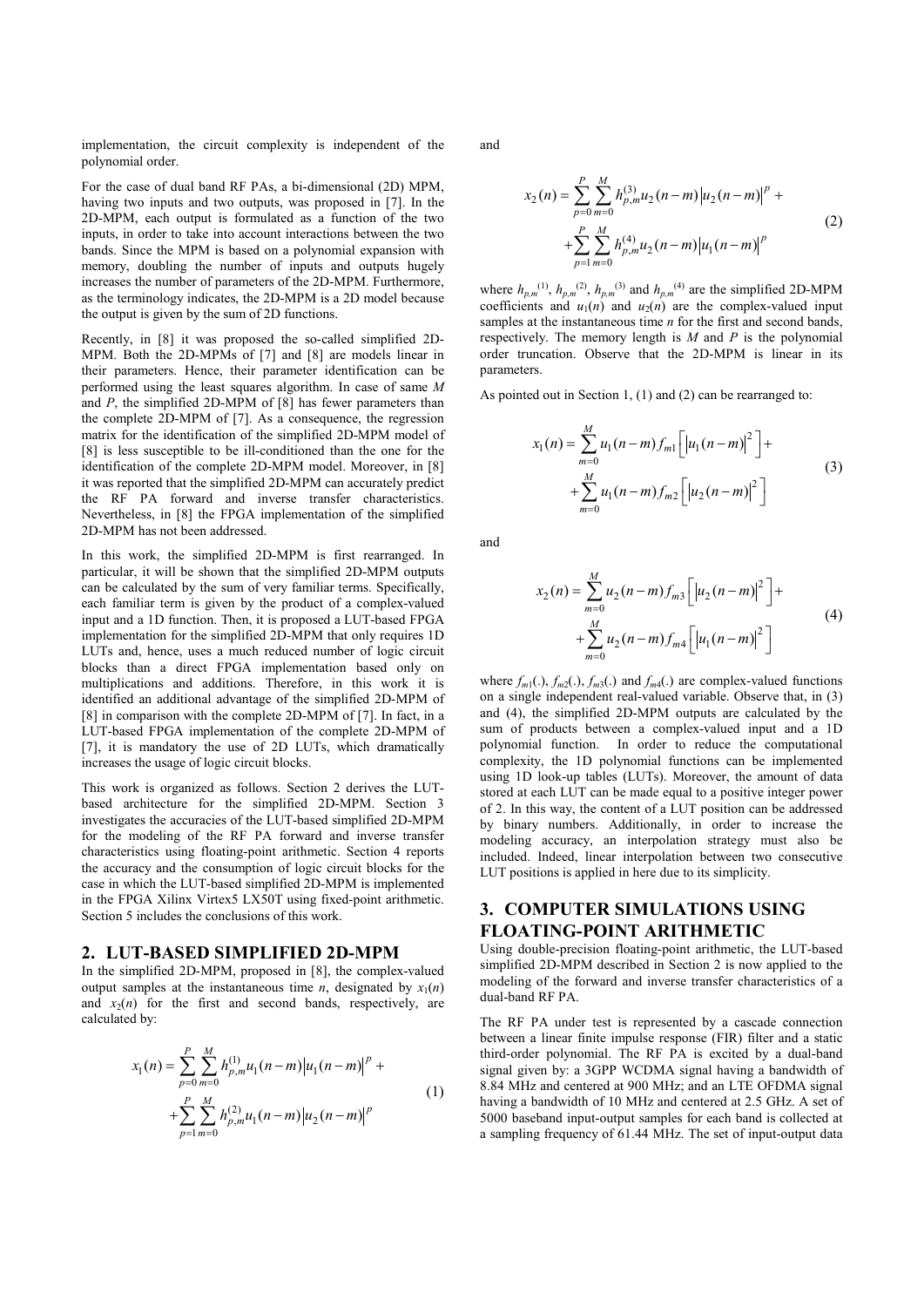is divided into two independent subsets of 2500 samples: one for the modeling extraction and one for the modeling validation.

The memory length was fixed in  $M = 1$ . The simplified 2D-MPM coefficients of (1) and (2) were identified using the least squares algorithm [8] and the input-output data from the extraction subset. Then, the 1D polynomials were mapped into 1D LUTs. The number of bits for addressing each LUT was varied from 3 to 7. Linear interpolation was applied. Table 1 reports the normalized mean square error (NMSE), as defined in [9], between the desired and estimated outputs for the input-output data from the validation subset. Observe that, for the modeling of the forward characteristic, 3 bits are enough to provide very accurate results. Furthermore, for the modeling of the inverse characteristic, 6 bits are sufficient to provide highly accurate results.

**Table 1. NMSE in dB using floating-point arithmetic**

| Number  | Forward Modeling |         | Inverse Modeling |         |
|---------|------------------|---------|------------------|---------|
| of Bits | Band 1           | Band 2  | Band 1           | Band 2  |
| 3       | $-69.9$          | $-68.8$ | $-37.4$          | $-40.5$ |
| 4       | $-69.8$          | $-70.1$ | $-40.5$          | $-43.0$ |
| 5       | $-69.2$          | $-70.1$ | $-45.1$          | $-46.2$ |
| 6       | $-69.2$          | $-70.1$ | $-48.6$          | $-48.2$ |
|         | $-69.3$          | $-70.2$ | $-49.6$          | $-48.8$ |

# **4. COMPUTER SIMULATIONS USING FIXED-POINT ARITHMETIC**

In this section, the FPGA implementation in fixed-point arithmetic of the LUT-based simplified 2D-MPM is addressed. For that purpose, the floating-point design reported in Section 3 is converted into fixed-point. Table 2 shows the deterioration in modeling accuracy as a function of the number of precision bits used in the fixed-point arithmetic. It is worth mentioning that, for the forward modeling and inverse modeling, the numbers of bits for addressing the LUTs were fixed in 3 and 6, respectively. According to Table 2, 14 precision bits provide a good compromise between accuracy and computational complexity, for the modeling of both the forward and inverse characteristics.

**Table 2. NMSE in dB using fixed-point arithmetic**

| Number  | Forward Modeling |         | Inverse Modeling |         |
|---------|------------------|---------|------------------|---------|
| of Bits | Band 1           | Band 2  | Band 1           | Band 2  |
| 12      | $-45.6$          | $-44.8$ | $-44.3$          | $-43.9$ |
| 13      | $-51.4$          | $-50.8$ | $-47.2$          | $-46.6$ |
| 14      | $-57.2$          | $-56.9$ | $-48.2$          | $-47.7$ |
| 15      | $-62.6$          | $-61.9$ | $-48.5$          | $-48.1$ |
| 16      | $-66.7$          | $-65.6$ | $-48.6$          | $-48.2$ |

The fixed-point LUT-based simplified 2D-MPM using 14 precision bits was translated to hardware description language (HDL). The HDL code is programmed in such a way that only three basic circuits are allowed: LUTs having one real-valued input and two real-valued outputs; adders and multipliers having 2 real-valued inputs and 1 real-valued output. Moreover, each operation is realized by a dedicated digital hardware. Considering that each linear interpolation requires 3 additions, 1 multiplication and 2 LUT readings, a total of 56 multipliers, 80 adders and 16 LUTs are necessary.

The HDL code was then simulated in the ISE Design Suite from Xilinx having as target device the FPGA Xilinx Virtex5 LX50T. Table 3 reports the usage of FPGA digital logic circuits. Specifically, in Case I all the 56 multipliers are constructed by the HDL library command "\*", while in Case II 48 multipliers are constructed by the HDL library command "\*" and 8 multipliers are constructed using the Booth architecture [10].

**Table 3. Usage of the FPGA Xilinx Virtex5 LX50T** 

| Case | <b>Forward Modeling</b> |        | Inverse Modeling |        |
|------|-------------------------|--------|------------------|--------|
|      | Slice LUTs              | DSP48E | Slice LUTs       | DSP48E |
|      | 2088                    | 48     | 1098             | 48     |
|      | 5394                    |        | 4933             |        |

Figures 1, 2, 3 and 4 compare the transfer characteristics estimated by the fixed-point LUT-based simplified 2D-MPM with the RF PA measured transfer characteristics. Specifically, these figures show the instantaneous amplitude of the output signal as a function of the instantaneous amplitude of the input signal. Observe that in all of these four figures, excellent agreements between desired and estimated behaviors are illustrated.



**Figure 1. Forward transfer characteristics at the first band.** 



**Figure 2. Forward transfer characteristics at the second band.**